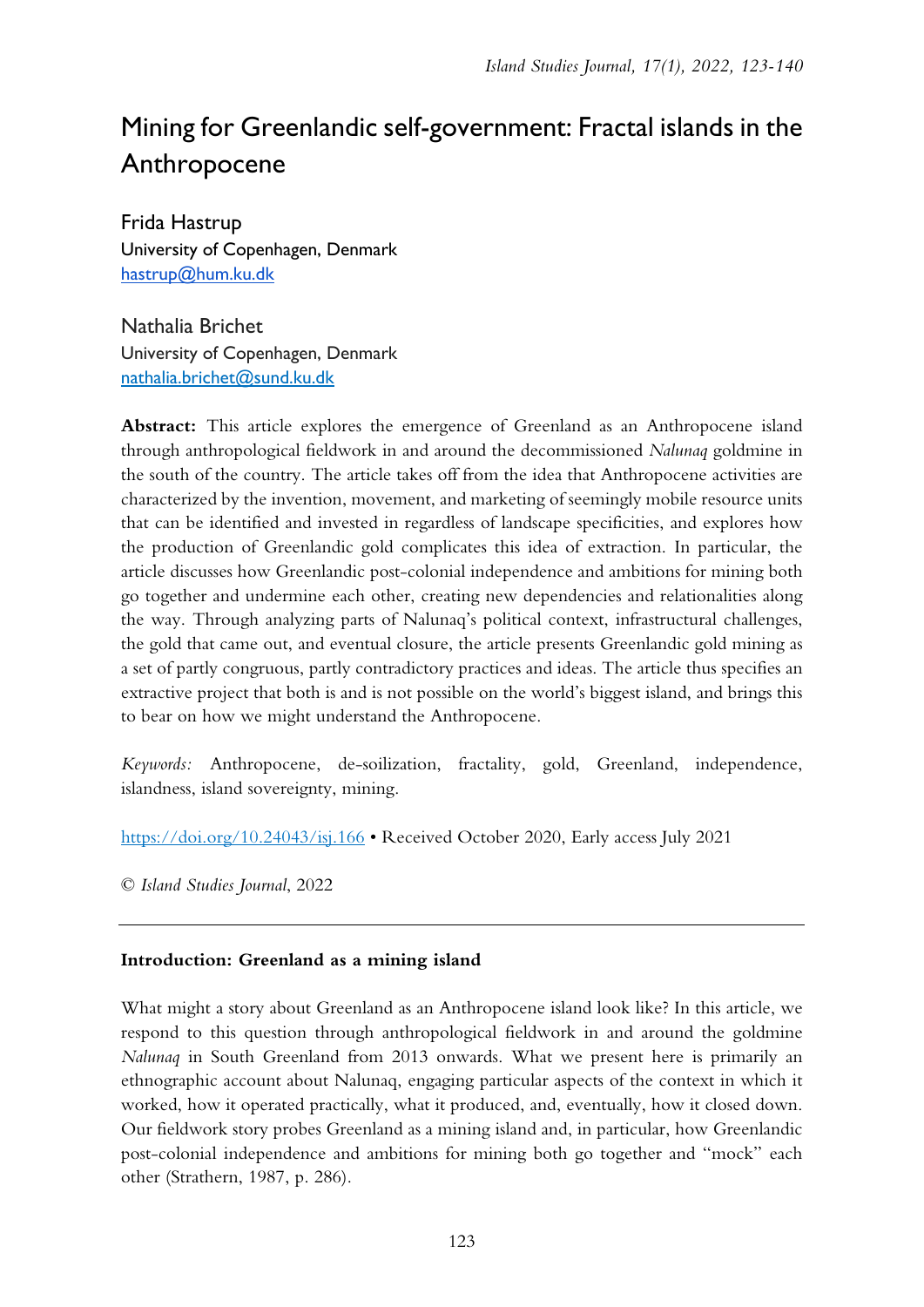During fieldwork, ambitions for independence and mining were continuously related and portrayed as interdependent. By following these cues that related mining and independence, however, it became clear that these two features of Greenlandic society are not at all reducible to each other. Rather, looking at Greenlandic mining as means to selfgovernment made intriguing fragilities of both ambitions emerge. The article inserts itself in these fragilities, and, in the following, we thus describe partly overlapping, partly contradictory practices and ideas related to the goldmine, with the overall aim of evoking Nalunaq as a Greenlandic specification of an extractive project that both is and is not possible on the world's biggest island.

Before doing this, we will present some conceptual and theoretical points of departure regarding our approach to the Anthropocene, Greenland, mining, and island relationality, thereby explaining how this article's analytical nexus is crafted.

## **The Anthropocene as 'de-soilization'**

Much can be and has been said about the notion of the Anthropocene (see, e.g., Crutzen & Stoermer, 2000; Lewis & Maslin, 2015; Haraway, 2015; Hastrup & Lien, 2020). These debates are interesting and highly important across a number of disciplines, most notably for pointing out that the current era is the result of unevenly distributed resource practices, rather than caused by an undifferentiated human species. However, in this article, the aim is not to go into definitional problems, nor to discuss the purchase of the concept itself or of the suggested alternatives. Here, we simply approach *mining* as a distinct Anthropocene activity, characterized by what philosopher of science Bruno Latour (Latour et al., 2018, p. 592) has referred to as a "de-soilization" of the land. This implies a historically specific set of modernist practices that attempt to appropriate land as if the land were not there, imagining it solely as an inanimate background for resource exploitation (Latour et al., 2018, p. 592). Such desoilization, then, indicates a particular vision of humans being able and entitled to move organisms and objects around the world at will, to harvest them as assets, and to market them as products (see, e.g., Tsing, 2015; Crosby, 1972). While this articulation of the Anthropocene is not meant to defuse political contest and historical tensions in the context of Greenlandic mining, working from this particular notion of the Anthropocene as desoilization allows us to suggest that the 'islandness' of Greenland is both absolutely vital and merely circumstantial for the Nalunaq goldmining project, and to make this our specific contribution to research on the nature of islands in the Anthropocene. Put differently, our claim is this: if de-soilization is a heuristic for Anthropocene activities, one might say that all mining projects wherever they take place create 'islands' — de-soilized entities defined, extracted, and globalized regardless of specific lands of origin. In this sense, actual island geography is not important for a given mining project. However, in the case of Greenland, the specificities of a particular and ambiguous relation to Denmark as well as challenges posed by infrastructure, weather, logistics, and the like vastly complicate this Anthropocene desoilization, whereby Greenland's islandness becomes an essential feature of mining. Indeed, as will become clear, Nalunaq is not just 'anywhere', and the Nalunaq mining operation kept facing insurmountable operational problems. Accordingly, our approach is warranted by the ambiguous ways that Nalunaq gold materialized both a set of marketable and discrete units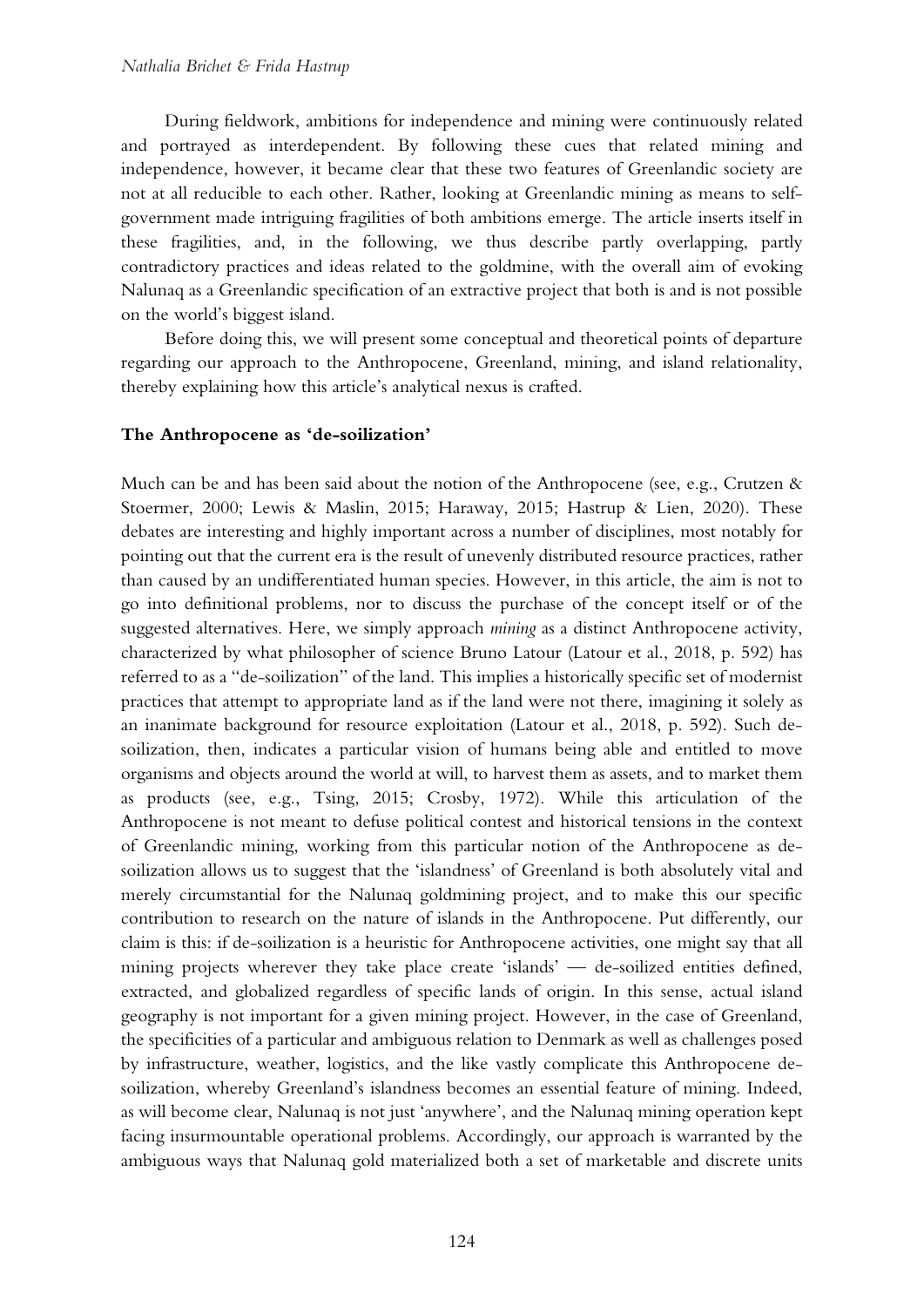with no particular provenience and an object of intense relation-making within and beyond dichotomous post-colonial connections.

De-soilization is often characterized by a disjunction between the interests of distant global investors who design the movable units on the one hand, and the richness and unruliness of the landscapes they invest in on the other. This figure of the distant versus the proximate, well-known to island scholars (see, e.g., Baldacchino, 2020), is thus also central for understanding Anthropocene practices. Anthropologist Anna Tsing (in Latour et al., 2018, p. 594) puts it like this:

The ability of those investors to shape the fate of whatever kind of assemblage that is juxtaposed there — to change it completely, to wipe it out — is an effect that we have to be willing to look at in a relationship between 'the far-off' and 'the closeto' in order to understand.

Our fieldwork in and around Greenlandic mining is one way of substantiating this challenge; what emerge here are particular and intriguing configurations of distant and close, and an island geography that kept appearing and disappearing.

#### **Island relationalities in Greenland**

We combine the articulation of the Anthropocene as characterized by de-soilization and faroff visions of resource units with the recent focus on relationality in islands studies (Pugh, 2018). Scholarship on islands has shown that any island comes into its own as much through connections with other places as by being a separate entity. This further complicates practices of de-soilization; no matter the ambitions to appropriate land regardless of land, the relations that any island is, has, cuts off, and engenders still matter. This is perhaps a particularly crucial observation with regard to mining in Greenland, given that this endeavor is often seen by politicians and others as a means of becoming a global mining country and of finally achieving proper independence of Denmark, Greenland's former colonizer (see, e.g., Nuttall, 2017; Grydehøj, 2020).

To sum up so far, in the article we thus work from an idea about the Anthropocene as a troublesome assumption of discrete and moveable resource units, and we take Greenland to be a relational unit that is co-produced by the island's paradoxical connections to the rest of the world, including Denmark. Importantly, as already indicated, this is not an article primarily about colonial and post-colonial relations between Greenland and Denmark. It is a fieldworkbased analysis of Greenland's versatile attempts at becoming an economically sustainable nation under self-government, which is then brought to bear on the ways that the Anthropocene is both an era of seemingly de-soilized entities and of intense relation-making  $\frac{1}{2}$  a finding which again has a bearing on how we can understand the 'islandness' of Greenland.

In further engaging relationality as an inherent feature of Greenland as a global mining actor, we draw on anthropologist Marilyn Strathern's (see, e.g., 2004) theorization of relations. Strathern's characteristically enigmatic analytic provides an anti-totalizing approach to ethnographic descriptions, positing that the social relations ethnographers study always produce new and more relations. In terms of probing Greenlandic mining relationalities, what particularly interests us here is Strathern's suggestion that whatever the anthropologist's scale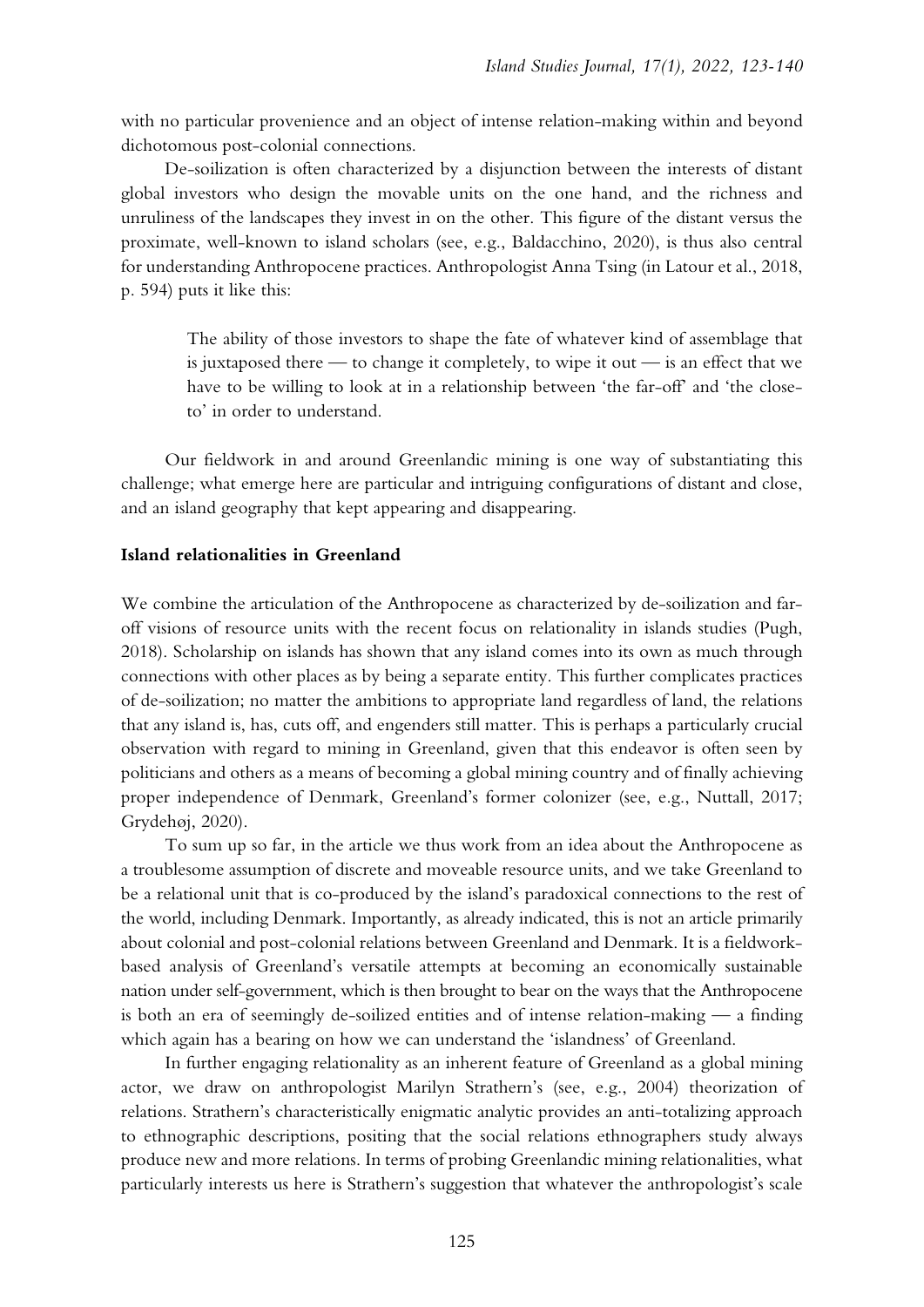of observation, the level of complexity of the fieldwork material is constant. She puts it like this: "As we sift through the contexts and levels of our materials, we find that enlarging or diminishing this or that set of problems does not seem to increase or decrease the complexity of the information itself" (Strathern, 2004, p. 108). Whether one zooms in close on a detail or zooms out to a perceived societal whole, the picture is equally complex and equally partial. Strathern (2004) proposes that such a 'fractal' (see also Pugh, 2018, pp. 99-100) image is an effect of ethnographic inquiry; regardless of how one zooms in or out, no holism can be arrived at, and no totalizing point of view applies. Whether we explore Nalunaq from afar, for instance by looking at how it is seen to engender national sovereignty, or from up close, looking at the flora surrounding the mining camp, the point here is that these fractal perspectives are not additive and differently sized parts of a whole. Rather, the different points constitute Nalunaq, all while mocking attempts at understanding and describing this in any totality or from a privileged point of view.

Importantly, we argue that this is not just an academically intriguing or methodological challenging point. Indeed, the fractal analytic of Greenland as a mining actor, we suggest, is also an empirical matter, as the Nalunaq goldmine both is and is not co-extensive with Greenlandic ambitions of mining for self-government.

#### **Structuring a fieldwork description of Nalunaq**

In terms of structuring our fieldwork account and of selecting which elements to include, in the following, the zooming maneuver often found in ethnographic accounts is both mimicked (by moving from global to local level observation) and mocked (by seeing these viewpoints as non-additive and of equal 'size'). We thus describe bits of our fieldwork not as parts of Greenlandic mining as a whole, but as a set of partial analytical incisions. More concretely, we start our fieldwork account on the national scale, exploring how an independent nation gets articulated and envisioned through both a Greenlandic political mining strategy and through so-called fact-driven scientific geological mappings and assessments of the investment climate in Greenland. Here, we focus on the ways that mining ambitions and ambitions for post-colonial sovereignty go together, in the process producing both national independency (while maintaining tight relations to Denmark) and new connections with other countries. We then move on to address whether and how this national ambition of mining for independence played out regionally at the location where distant investors hit the ground. Here, we argue that the Nalunaq goldmine can be seen, at best, as a very unruly realization of the visions of national sovereignty. This particular mine, we show, emerged as an island on the island that required intense and difficult movement of equipment, people, and resources. Thereby, the national entity seems less central than local infrastructural and management issues regarding, in particular, the moving around of soil and other substances. In this section, we mainly engage with Nalunaq employees and conversations in the mine, and the main point is to show that crafting independence through mining in a place as 'remote' — even from the national capital — as Nalunaq creates a series of other dependencies on foreign expertise, imported infrastructure, and shipped-in goods. In the next section, we concentrate on the product of gold from Nalunaq and explore how this is a distinctly local product with particular qualities, all while being a stable base metal to be marketed and valued as a de-soilized entity. By drawing on discussions within the (Danish) jewelry sector, as they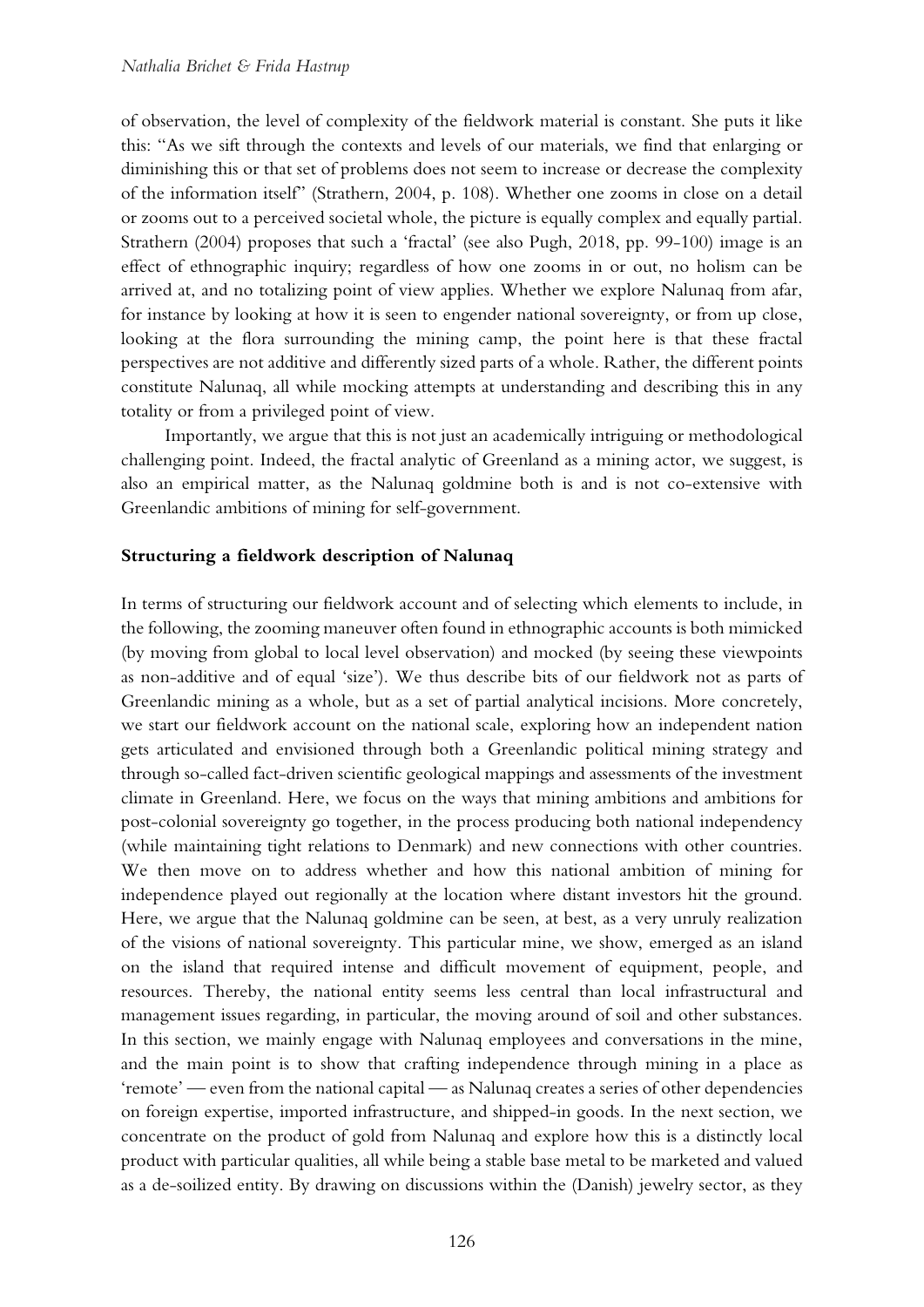were articulated to us during fieldwork, we look at the 'byproducts' of pure Greenlandic gold: among other things, how complex democratic and royal relations between Greenland and Denmark are melted into gold from Nalunaq. Finally, and in conclusion, we look at what Nalunaq left behind after it ceased operation in 2013 in response to sudden unfavourable conditions on the world market and the intensely expensive nature of mining in a place like Nalunaq. We do this by focusing on the grounded practices of clearing the mine according to environmental assessment, and by discussing the figure of the local entrepreneur working in a precarious time in the life of Greenlandic mining. We discuss these practices of closing down as instantiations of precarity in the Anthropocene when practices of de-soilization continuously depend on local relational assemblages of landscapes, people, and more-thanhuman actors. The mining project, then, is not even co-extensive with itself, but depends on its significant others. This is not least important in a mining setting where being a relatively distant island and a distinct national territory afford a sense of singularity all while operating through a particular partnership with Denmark, among others.

Importantly, we do not change between these scales and elements in our ethnographic material in order to simplify or complicate, as if one example could somehow correct or complete another. Rather, the proposition of 'fractality' as a characteristic of Greenlandic mining is a way of ethnographically evoking partial and provisional Greenlandic mining practices and, thus, of exploring Anthropocene islands — big and small.

#### **Projecting underground riches: Mining for national independence**

In Greenland, the 2013 election campaigns featured lively discussions about oil, gas, and mineral potentials. When the winner of the election, the first female premier in Greenland, Aleqa Hammond, took office, her government was quick to sign an exploitation license with a Chinese company intending to establish a large-scale mine to exploit iron in the Nuuk Fjord (Sejersen, 2018). That same year, she also made the controversial decision to cast a vote in the Greenlandic parliament, which with a narrow majority resulted in a lift of the ban on uranium mining in Greenland (Bjørst, 2017). Hammond's politics were conceived shortly after the adoption of the 2009 Self-Government Act, granting Greenland self-government as a member of the Kingdom of Denmark, also comprising the Faroe Islands (Adler-Nissen & Gad, 2017). In other words, the time was ripe for Greenland pressing on an agenda of independence from its former colonizer, Denmark. In her New Year's speech, Hammond (2014) declared that her government's activities for mining were necessary in order to take action and implement the spirit of the self-government; the population could no longer lean back and expect independence to come by itself. Courage to make big decisions was needed and she was proud to lead this process, as she said (Hammond, 2014). The spirit of independence of which Hammond spoke should, at least partly, be actualized through mining (Nuttall, 2017; Grydehøj, 2020). According to the Greenlandic government's strategy plan for 2014-2018, the Ministry of Mineral Resources aimed to open three to five mines and two to four off-shore drilling projects by 2018. The logic behind these mining ambitions was clearly that economic independence would lead to political independence; in Greenlandic politics, these two features are often seen as mutually constitutive (Grydehøj, 2020, p. 106). In particular, the Danish state's annual block grant of around 483 million Euros was simultaneously discussed intensely in both Denmark and Greenland. Financing one third of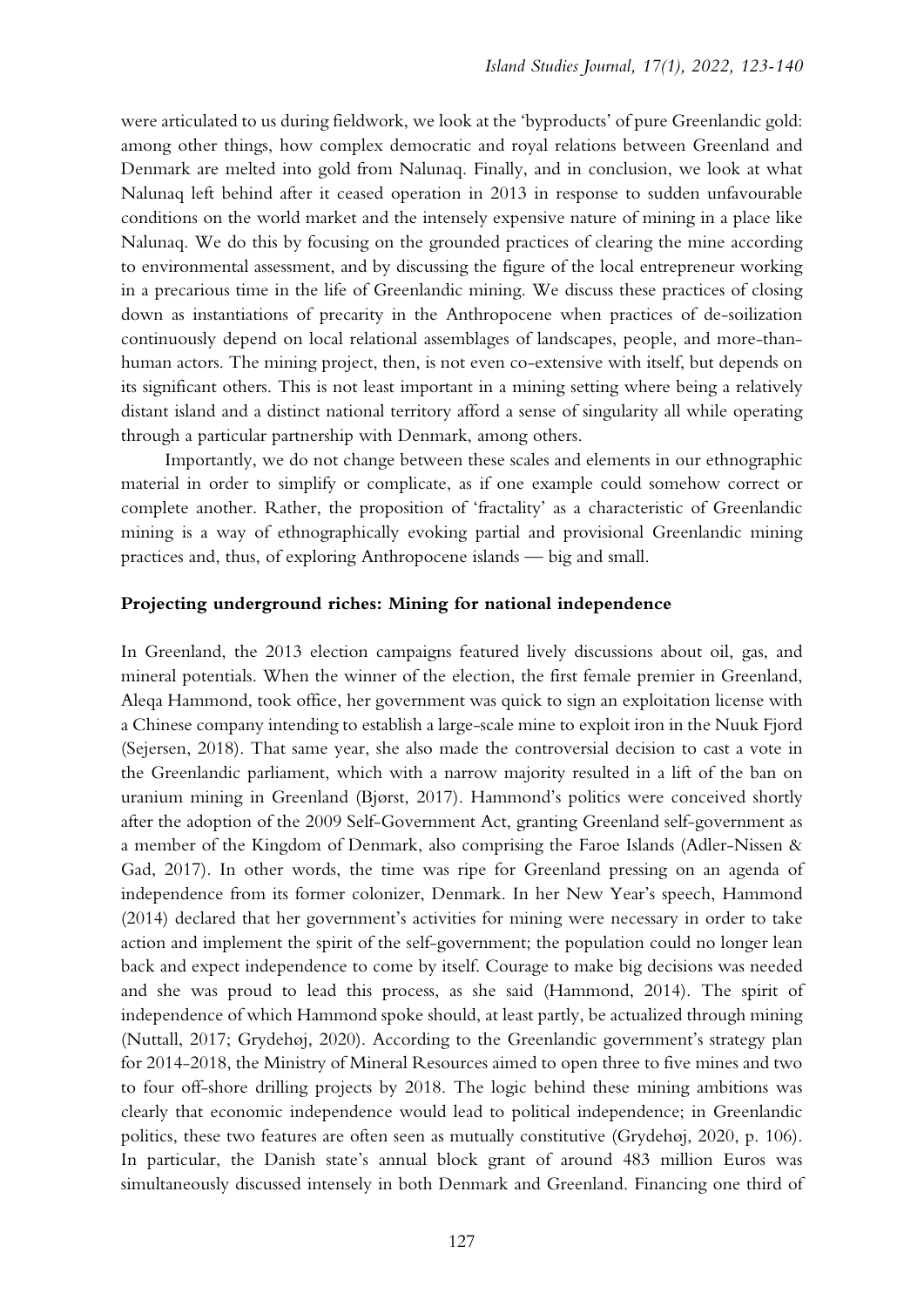the Greenlandic economy and 60% of the self-government's public budget (Rosing et al., 2014, p. 25), the block grant contributes significantly to the island's welfare. But with high hopes invested in near-future subsoil projects, scenarios of ending the controversial Danish grant were imagined and formulated, as discussed in a highly profiled university report, for example, as we shall elaborate below.

In the Self-Government Act, the jurisdiction over the subterranean resources of the island was one of the first fields of responsibility that was transferred to the Greenlandic people. Seemingly, at the point in time when the Self-Government Act was formulated, the expectations of what mining could yield were unlimited. As a corollary to the juridical transfer, it was therefore agreed that the block grant be frozen at the then-current level, and that any profits from subterranean resource extraction would be balanced against this grant according to complicated calculations (Grydehøj, 2020). What is interesting here is that mining and the expected revenues from it are described as a direct means towards national self-government. As Grydehøj (2020, p. 95) puts it, "one result of the way in which the Self-Government Act was constructed has been to create a conceptual association between independence and extractive industries (especially mining)."

In the years after the Self-Government Act, public discussion about Greenlandic mineral potentials was intense. Prompted by this interest, the University of Greenland (in Nuuk) and the University of Copenhagen established the Committee for Greenlandic Mineral Resources to the Benefit of Society, the final result of which was a report titled *To the Benefit of Greenland* (Rosing et al., 2014). The aim of the committee was to scientifically qualify, contextualize, and substantiate the often quite heated debate about the potentials of the world's largest island's natural mineral resources. The work of the committee, then, was to establish the facts that would enable political decisions. In the report, it is phrased like this: "The aim has not been to create new research but to collect existing information in a range of fields in order to provide an overall view of the challenges related to this complicated issue, as well as potential solutions" (Rosing et al., 2014, p. 5). What we note here is the ambition to provide an "overall view", heeding all existing research. Scientific facts and attendant scenarios to choose from, it seems, will enable political decision-making. Interestingly, the complex relation between Greenland and Denmark is explicitly mentioned as a background for the report, stating that it answers to a need for a sound and facts-based discussion about the potentials of Greenlandic minerals for bringing about (further) independence from Danish subsidies. The preface by the rectors from the two universities concludes as follows:

The outcome [of the committee work] is a comprehensive survey of the challenges and opportunities natural resources present [to] the people of Greenland. We hope that this report about the socially beneficial use of Greenland's natural resources will be a useful source of information for decision makers in Greenland and Denmark. In addition, we hope that it will contribute to broad, public discussion about a highly important issue affecting the future of Greenland and the Kingdom of Denmark. (Pars & Hemmingsen in Rosing et al., 2014, p. 4)

What particularly interests us in this scientific review of Greenlandic mineral resources is that relations to Denmark are so present in the very act of assessing Greenland's mineral potential. In other words, the two national units come to life together, even in a work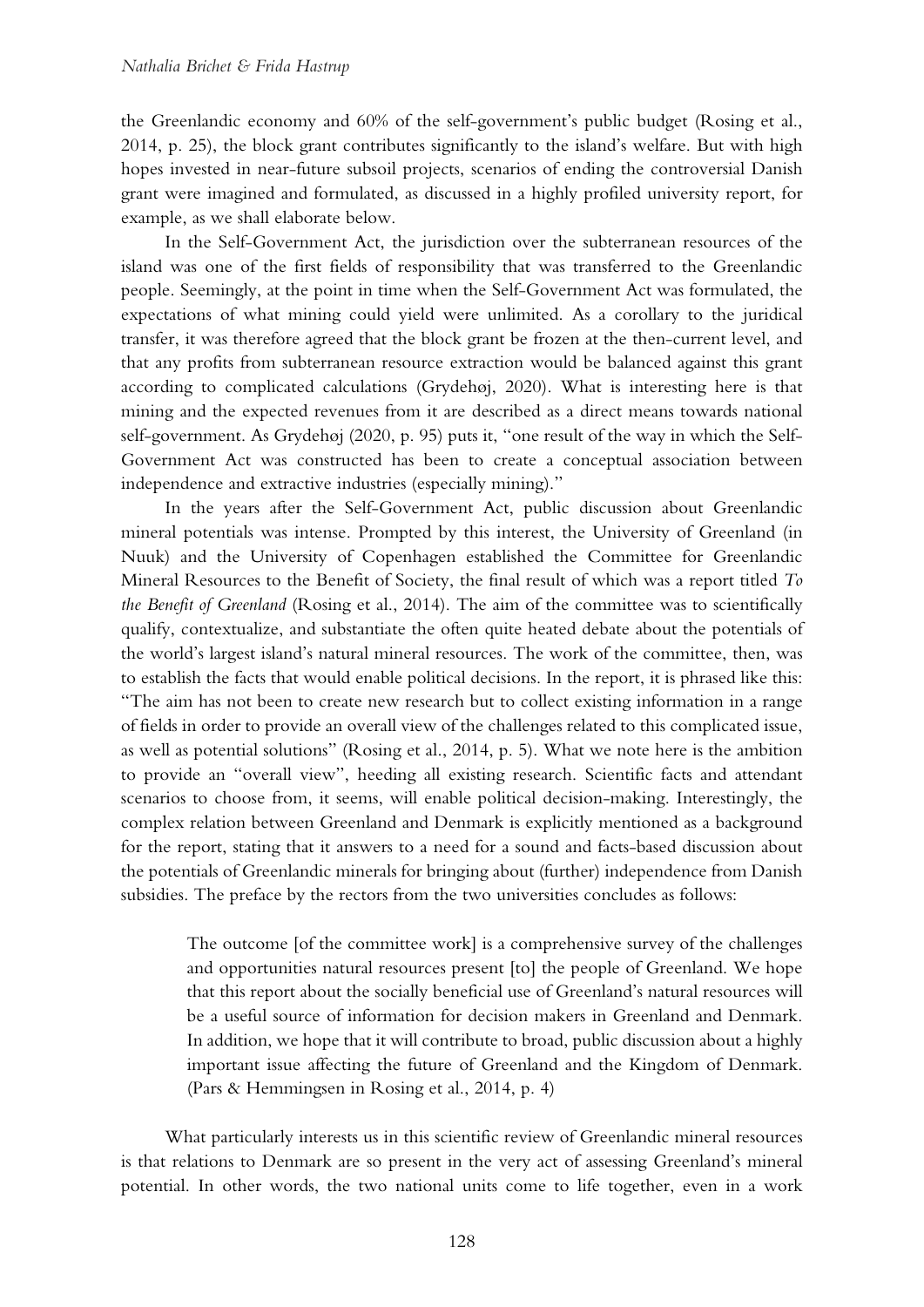answering to a need to review Greenland's underground riches and attendant potential for independence from Denmark. Or, as one of the lead authors has it, the report "lists proposals for how the mineral natural resources can be used to benefit Greenland and Greenlanders as much as possible and thereby also benefit the Kingdom of Denmark as a whole" (Rosing et al., 2014, p. 6). The potential benefits for one country are directly connected to benefits for the other. This connection between Greenland and Denmark, as captured in the report's references to the Kingdom of Denmark, in fact, also caused debate within the committee so much so that one committee member, Icelandic professor of Polar Law Gudmundur Alfredsson, eventually chose to express clear dissent in the final report (Alfredsson in Rosing et al., 2014, p. 48).

Hammond and the Committee are not alone in charting a Greenlandic mineral future. Indeed, mining for Greenlandic self-government is a global affair — networks and resources beyond Greenland (and Denmark) are needed. Accordingly, attending the annual meeting of the Prospectors and Developers Association in Canada (PDAC) in Toronto is a must for people working with the Greenlandic mining industry. Every year, delegations from both Greenland and Denmark travel to Toronto with their bags full of drill cores, rock samples, colorful posters, business cards, and hopes of somehow making a good deal. Dreams are formulated, numbers presented, networks created, and agreements negotiated. One of us (Brichet) had the opportunity to attend the conference in 2014. The former Deputy Minister for Energy, Industry and Trade, Jørn Skov Nielsen, opened the *Doing Business and Investing in Greenland* session by stating that, like elsewhere, the mineral sector in Greenland was hit by the financial crisis; but he also pointed to an ongoing "positive development." He then listed all the projects that were in the pipeline and how the Department of the Ministry had worked to lift a ban on uranium, open new areas for exploration, and make special rules to accommodate large-scale projects. From his presentation, it was clear that the government envisioned a unidirectional path towards facilitating an extraction industry. The CEO for the Greenland Business Association also chipped in, stating that "lots of things had happened in Greenland since last PDAC." Among other things, the CEO said that Greenland has gotten global attention and is now at a "stage where we can call ourselves a mining country; we are ready!" After this and a few other pep-talks, Kenneth Green from the Canadian Fraser Institute took the microphone. The room became highly attentive; in a few seconds, Mr. Green would reveal the ranking of Greenland as a mining country, the main role of the Fraser Institute being to annually rank countries and regions according to the extent to which their jurisdictions and geology encourage or discourage mining investments — an event which is always reported in Greenlandic media and which featured regularly in fieldwork conversations. Green opened by introducing the Fraser Institute as an independent agency, then turned to the ranking process where he stressed the importance of "getting the policy right." After this, he announced that Greenland had ranked 23<sup>rd</sup> out of 112 measured countries. People murmured in the room. Then, he explained that this was a nine step decline compared to the year before — and, again, stressed the importance of stability, predictability, and transparency. After this announcement, a CEO from an exploration company raised his voice and said, "I love the Fraser Institute, but they are being too hard on Greenland." To this Mr. Green replied, "We don't fill in the numbers, that's miners around the world don't shoot the messenger." Merely a messenger, the Fraser Institute embodies the notion that mining potentials can be objects of the kind of de-soilization mentioned above, through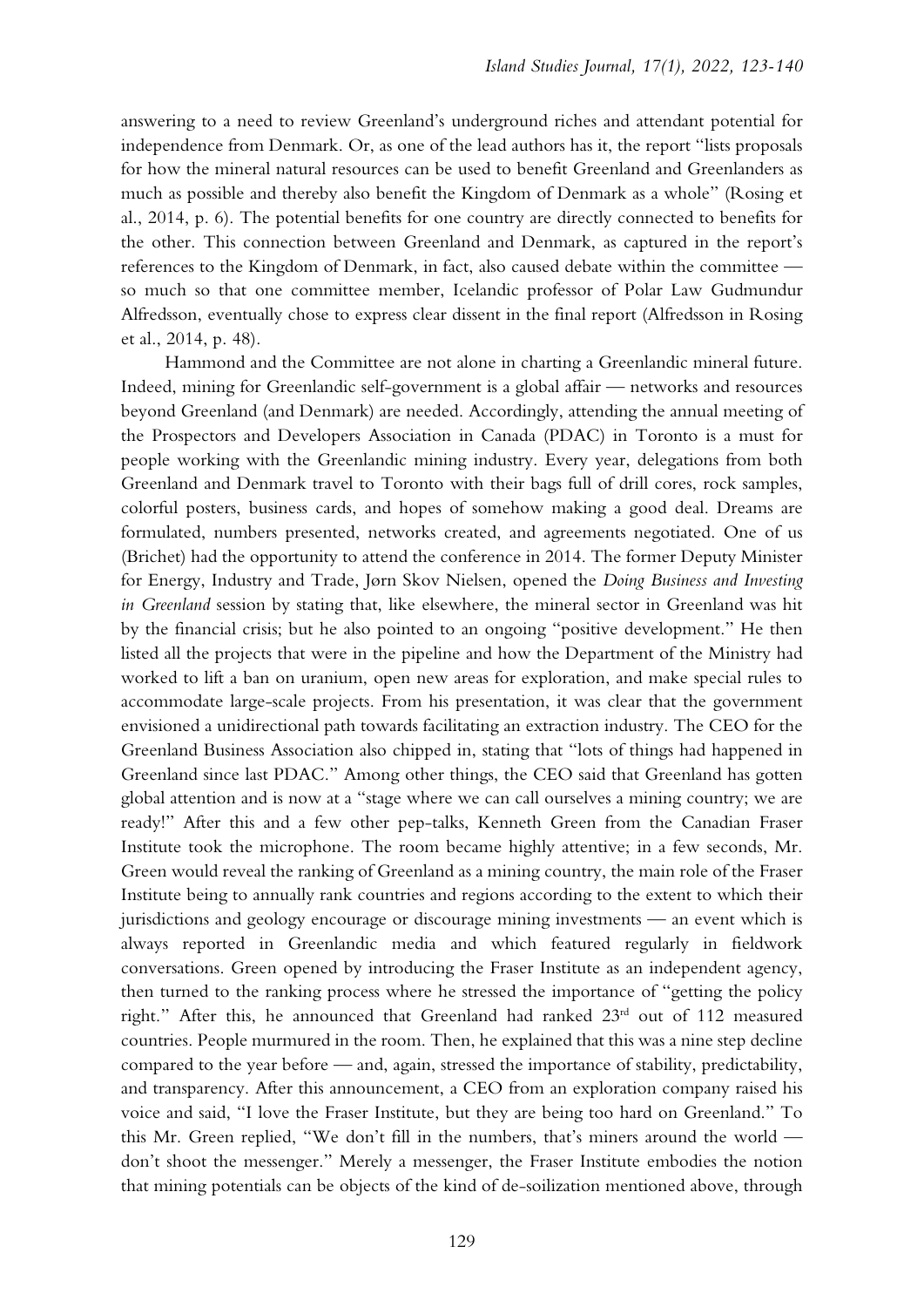the work of translating local circumstances into measurable factors that can be compared across national borders. In other words, in order for Greenland to become a globally important mining actor, prospering without Danish custody, it is necessary to rely on a Canadian think tank (and their processing of input from miners who bother to reply to their questionnaire), which relays the country's attractiveness for mining in a number — changeable every year.

What we see here, then, are different assessments of the Greenlandic mining climate as a way to self-government (Hammond, 2014), as a comprehensive scientific and nonpolitical examination (Rosing et al., 2014), and as a measurement of the factors that matter to mining attractiveness (Fraser Institute, 2021). Taken together, these assessments show how mining for independence comes to life along with new sets of dependencies — on Denmark and in the wider world. Greenland, then, is an island of mining in the midst of global streams. Further, the hopeful or, at least, facts-based or numerical projections of national riches still need to be pursued in actual practice — in the soil. In the next section, we move on to exploring one such operation, the Nalunaq goldmine in South Greenland, to investigate how the visions of national economic growth and independence played out in a specific region.

## **Moving in and out of Nalunaq: Regional mining infrastructure**

The mountain that became the Nalunaq goldmine is located in a distant valley 30 kilometres from the small town Nanortalik in South Greenland; a trip by plane, helicopter, boat, and car away from the capital Nuuk — weather permitting. The name *Nalunaq* is Greenlandic and means "the place that is difficult to find." When it was finally discovered (as a mountain hosting gold in supposedly commercially profitable amounts, that is) in 1992, the place was suddenly less remote — at least from some points of view. Ensuing activity, including the establishment of a mining camp to house just over one hundred people and a nine-kilometre gravel road from the dock to the camp and mine, led to the opening of the first goldmine in the country in 2004 (Boertmann, 2018). At first, extracting the gold implied shipping tons and tons of blasted ore body first to a processing plant in Spain and, later, to a plant in Newfoundland and Labrador, Canada. In this initial period of operation from 2004 to 2009, 19 kilometres of tunnel were drilled inside the host mountain and eight tons of gold were extracted (Bach, 2020, p. 15). This was no small infrastructural maneuver, which goes to show that high hopes (and willing investors, no less) were in place, and that the grade of gold was considered exceptionally good — good enough to warrant this massive and costly movement of heavy Greenlandic matter across the globe. However, the distance between the gold's place of origin and the processing plants that were needed to infuse Greenlandic gold into the world market was eventually complicit in putting an end to the mining company that had initially established Nalunaq. In 2009, new investors assembled at the Toronto Venture Stock Exchange, making it possible for another company to acquire the mine. To prevent costly shipping of heavy ore body, this new owner constructed a local processing plant inside the increasingly hollowed-out Nalunaq mountain. From then on, only gold doré should leave the mine; tailings were stored underground in the mined-out areas. The new company produced over two tons of gold between 2011 and 2013, but eventually they, too, ran into financial difficulties and were forced to stop the operation in 2013. When the mine closed down, a total of 10.67 tons of gold had been extracted from around 713.000 tons of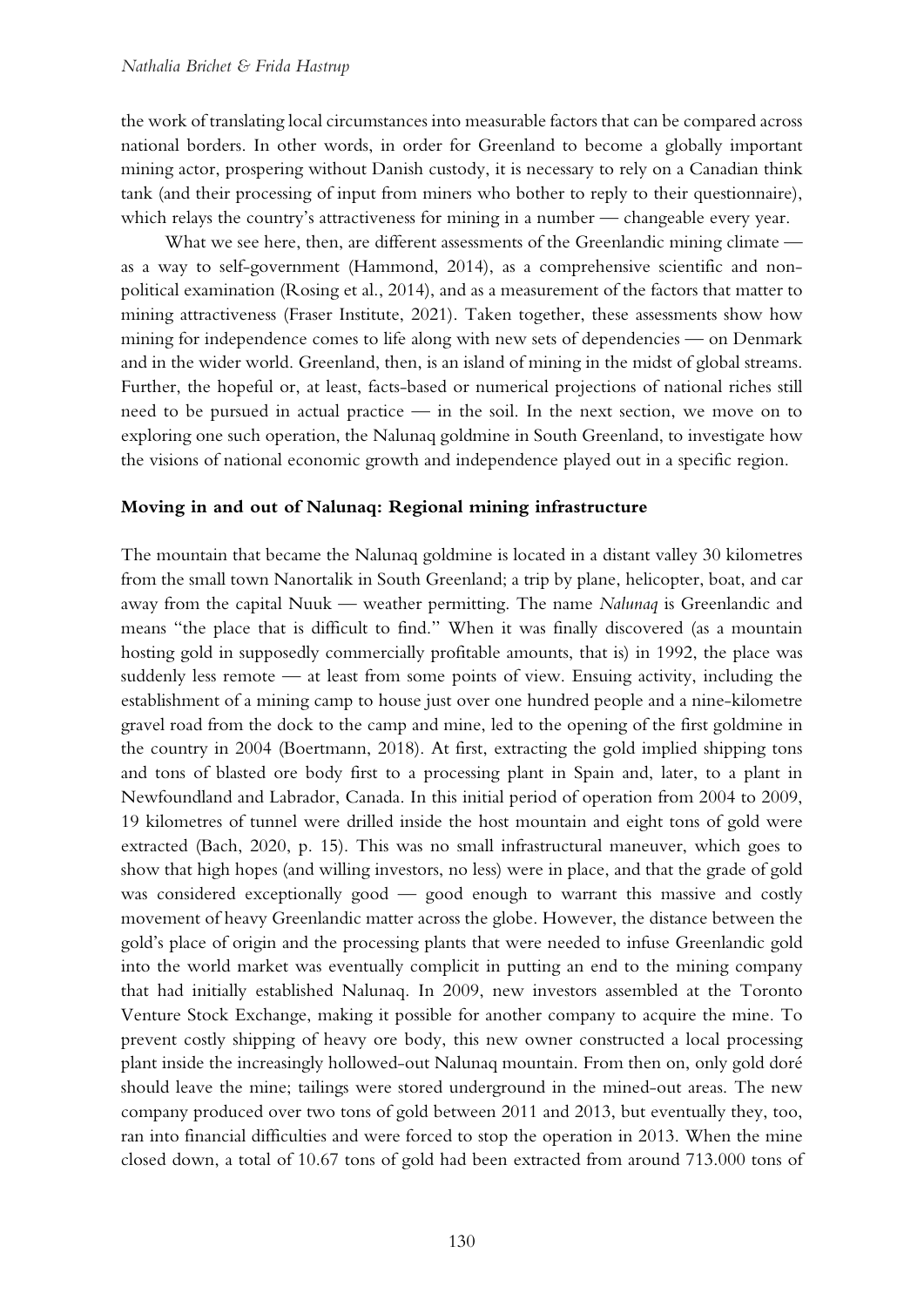ore (Bell et al., 2017), a good portion of which was shipped out of Greenland for processing, as noted above.

During our first fieldwork in Nalunaq proper (a 10-day stay in the camp in September 2013), we talked with employees from all over the world who arrived with the single purpose of working in the mine and who were ready to move on when resources ran out and investors directed their attention to other places and opportunities. Miners from Cornwall (UK) whose fathers, grandfathers, and great-grandfathers had worked in British coal mines now teamed up with a Lithuanian mechanic, an Icelandic safety instructor, Greenlandic drivers, and an Irish overseer, all of whom relied on Chinese drilling equipment, German bobcats, and, not least, the working experiences from other mines across the globe. A few Danes were also employed, some of whom had transferred from the first company settled at Nalunaq, retained for purposes of local institutional memory. About half of the staff were Greenlanders, including the trained kitchen employees, a nurse, and a large group of unskilled Greenlandic youth from the nearest southern towns and villages. Almost all of these people worked in shifts of six weeks (of six working days) alternating with three weeks off at home. This organization entailed a heavy traffic — and intense observations of the weather forecast — in and out of the geographically remote mine, as people, spare parts, expertise, and eventually gold left or arrived. On the ground, here, we wondered how this was a Greenlandic mine at the service of national independence. Regional effects were pointed out to us; income from taxation of both national and international employees had helped fund a home for elders and a sports facility in the nearby town of Nanortalik. Further, the mine had also created jobs in the region, otherwise severely hit by unemployment, especially after the fish factory in Nanortalik had closed down. While Nalunaq thus had some obvious material effects in its vicinity, what was striking was the massive transit in and out of people, equipment, and provisions. For all of the geological potentials and relative political stability of Greenlandic mining politics, as demonstrated by the assessments discussed above, the particular mine of Nalunaq and its entourage seemed only to be passing through. Once it was known that Nalunaq was coming to a close, workers started looking around for jobs. One worker, Paul, was interviewed online for a job in a mine in Congo; the taxation, he told us, was much lighter than in Greenland, but he was worried about the working conditions. Per, a young local from Nanortalik in charge of logistics and the warehouse for the mine's equipment, considered joining the US Thule Air Base in the far north of Greenland or maybe getting a degree that could qualify him for future jobs. Ole, the Greenlandic chef, went on to manage a hotel kitchen "up north", where he was originally from, and later became a traveling chef on large fisheries vessels. Working as kitchen hands for a couple of days during our fieldwork, we discussed his work in the mine's kitchen. Ole seemed mildly disappointed that the local Greenlandic foods were not enough sustenance for the crew of international miners; jokingly, he complained about having to serve more imported pork than local fish. Bottles of Worchestershire sauce with a never-ending shelf life were lined up in the kitchen storeroom, apparently needed to cater to international tastes.

What we show here is that, during our visit to Nalunaq, the national project of crafting independence from Denmark faded from view. Instead, the place emerged as crosscut by a host of other dependencies and "freedoms", having to do with people in transit, moving objects, international palates, and — eventually — the economic unsustainability of the ambition to infuse Greenlandic gold into the world market. The Anthropocene de-soilization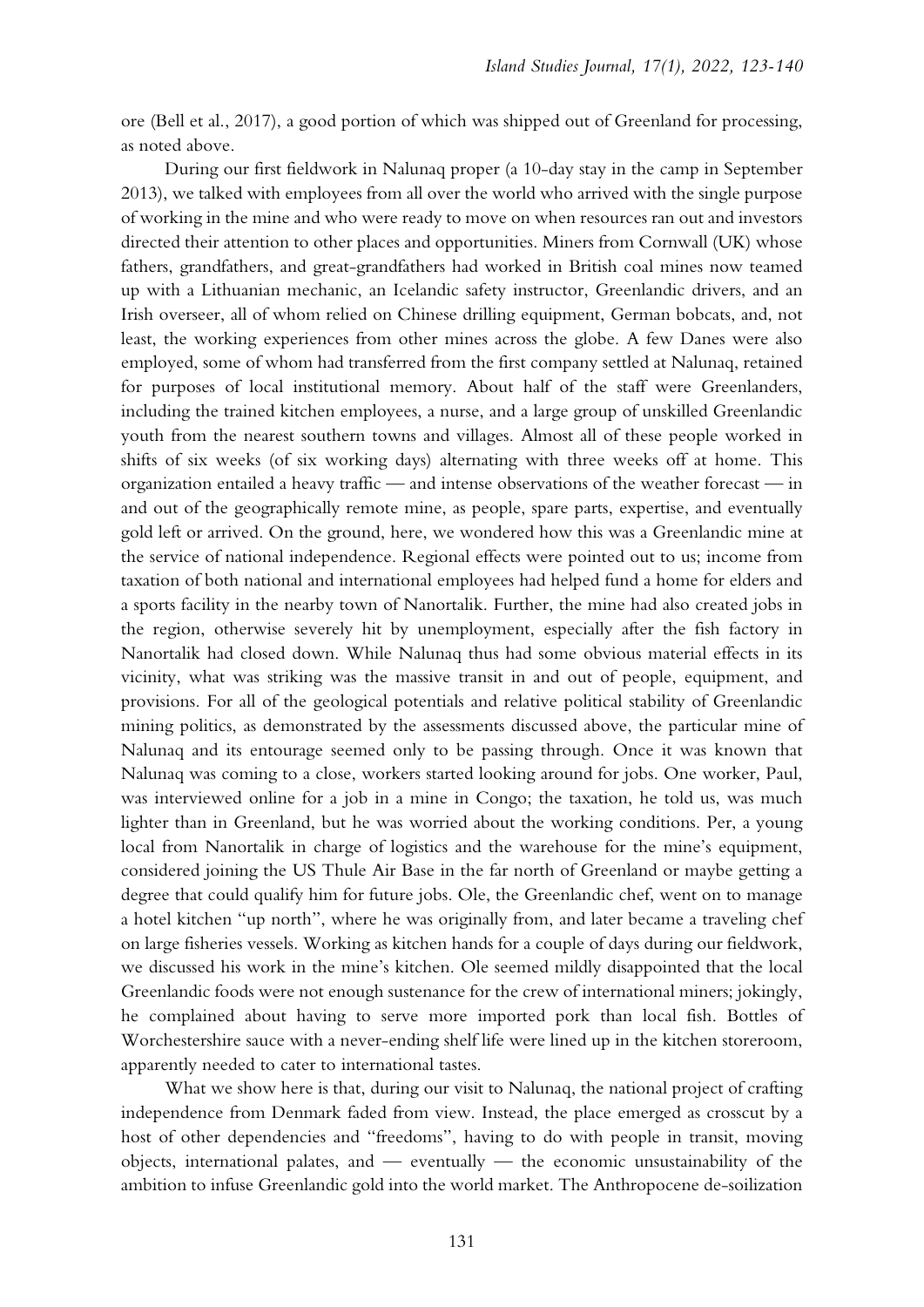of materials was both accomplished and impossible; Greenland was both one and many islands. Zooming in closer, the very product to come out of the mine, the Greenlandic gold, too, recast the national connections and independencies in interesting ways, to which we turn in the following.

## **Producing local gold: A unique noble metal**

Shortly after the Nalunaq mine began producing gold, it was announced that the wedding rings uniting the Danish Crown Prince Frederik with the princess-to-be had been minted from the first gold bar ever extracted from the Greenlandic underground. Traditionally, there has been a strong bond between the Greenlanders and the present members of the Danish royal family. Many Greenlanders have a lot of affection for the Royal family, and vice versa. The fact that the Crown Prince has served in the Sirius Dog Sled Patrol, a highly specialized Danish military unit patrolling the uninhabited northeastern part of Greenland by dog sled for the purpose of ensuring territorial sovereignty, has only earned him more popularity. The gold for the wedding rings was a gift from the home-rule government (before the acquisition of self-government in 2009) presented on behalf of the Greenlandic people. When getting wind of this gift and the relation between Greenlandic gold and the Danish royalty, the Danish jeweler Nicolai Appel saw an opportunity to "democratize the royal gold," as he later told us, and to make it available, or at least known, to a bigger audience. While gold is of course not exactly a commonly accessible good, Appel saw a potential for popularizing the product through these links between the two countries. To Appel, there was simply a very good story in gold from Nalunaq; its traceability to a particular mountain and its connection to the popular Danish Royal Court had potential. Thus, he contacted the National Bank of Denmark and the CEO from the goldmine to ask if they could help reserve some of the gold from the mine and market it as "Greenlandic gold" instead of selling it off to be merged with gold from elsewhere, which is usually what happens when gold is turned into a globally standardized product. In the beginning, Appel had a hard time convincing colleagues, economists, and miners about this idea of distinctly Greenlandic gold. They commented that this intervention would raise the production price and, eventually, also the selling price. "Why all this fuss?", they asked, "after all, gold is gold" - a base element born with stable qualities and a value that works as a universal standard. But for Appel, gold was not just gold. He put it like this in a Danish newspaper:

When you buy a piece of jewelry in Greenlandic gold, you get a clear location on the map and certainty about where it is from and how it is produced. It is dignified gold. The idea behind this is similar to that of Max Havelaar's products. As a consumer you are assured that a proper price has been paid for the product and that fair production conditions prevail, and you also support an indigenous people. Such certainty has never before applied to gold - on the contrary. Normally, gold is a stock item just like a piece of plywood. (Appel in Tjørring, 2006, p. 6)

Fairtrade certifications like that launched by Max Havelaar are usually born out of a critique of the systematic underpayment and disempowering of workers in low-income countries (see, e.g., Waldmeier, 2013). Greenland, however, is not considered a low-income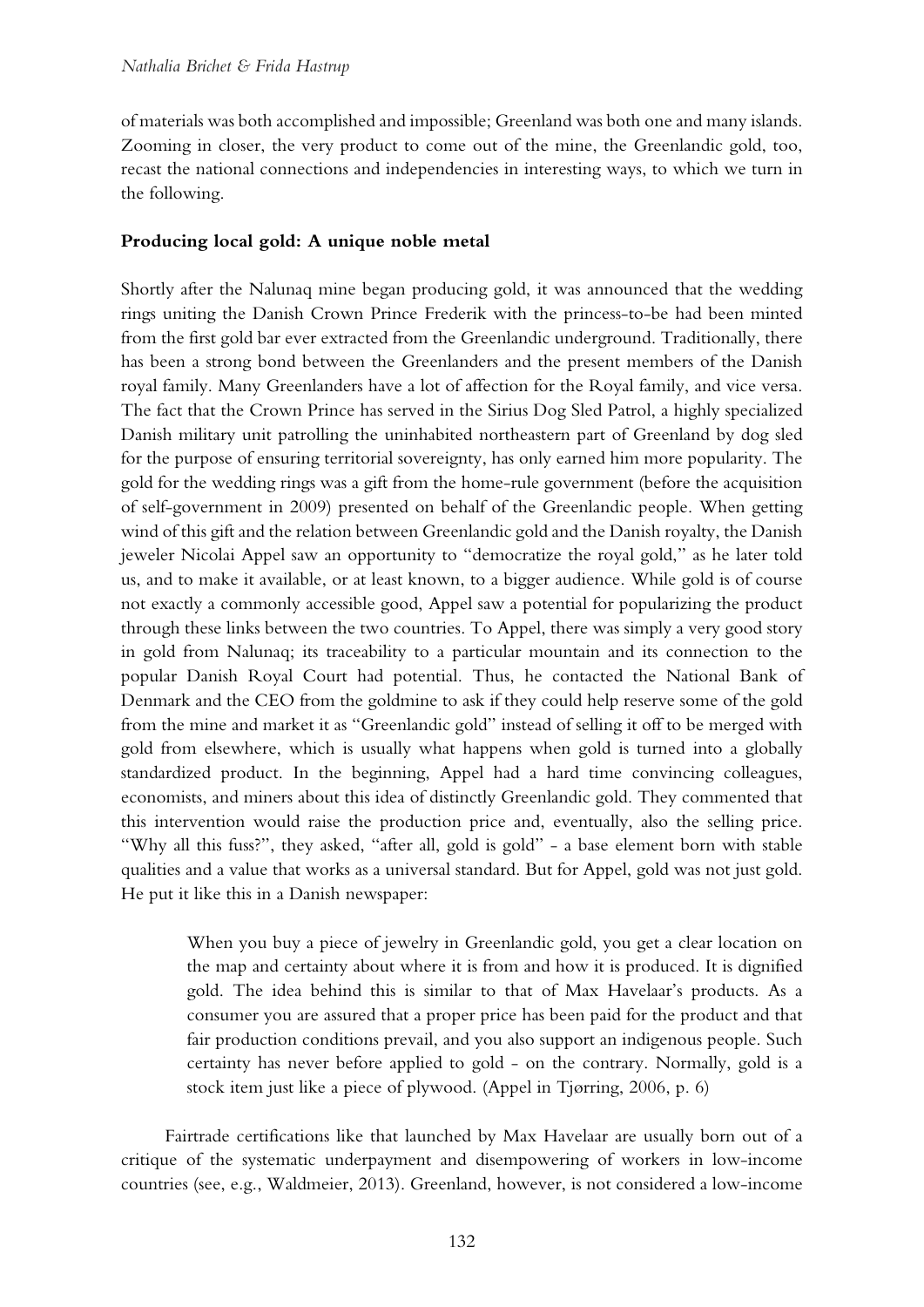country with disempowered and underpaid workers. Following a Danish welfare state model, Greenlandic workers are well-organized in unions, and wages are high compared to those in low-income countries and even compared to standards in other European countries. In addition to well-regulated and organized production conditions in Greenland, Appel also ascribed importance to the gold's geographical origin in his work to single out Greenlandic gold, which to him was anything but a de-soilized entity. Formally reassuring production circumstances was not enough to make "dignified gold," as Appel put it. Why not make local traceability part of the base element and protect the product under the national name of Greenland?

To Appel, and, eventually, his colleagues, the idea that Greenlandic gold is of a particular quality needed to be made visible. In order to distinguish it from "stock items", Appel designed a polar bear — also visualized in the Greenlandic (and Danish) coat of arms — to be stamped into jewelry made from Greenlandic gold. Soon, the master of the guild in Copenhagen and Royal Danish Court jeweler, who also made the royal wedding rings, approved the idea (Tjørring, 2006, p. 6). Following this, polar bear-stamped Greenlandic gold became a relatively popular product in both Nuuk, where a Danish jeweler worked with it, and in Denmark among a handful of interested jewelers. The perceived singularity of Greenlandic gold caught on - instantiated again through ties to the Royal Danish Court. In 2012, Appel was part of a delegation handing over a gift from the people of Greenland to the Danish Queen Margrethe on the occasion of her 40<sup>th</sup> anniversary as a regent. The delegation was led by the head of the Greenlandic parliament who, on behalf of the Greenlanders, presented her with a gift: a diadem and earrings made by Appel from Greenlandic gold, picturing motifs of Arctic flora. In a Greenlandic newspaper, the handing over of the gift was framed in the following way by the then-chairman of the Greenlandic parliament, Josef Motzfeldt (as quoted in Thorsen, 2012):

I hope your Majesty will receive the gift as a sign of gratitude for your never faltering interest in our country and people […] And allow me to say that your love for Greenland and the Greenlanders is absolutely reciprocated by the people.

According to the journalist covering the event, the Queen was moved upon receiving the gift and confirmed her love for Greenland: "Yes. And thank you very much. Greenland and its people have always had a special place in our hearts" (as quoted in Thorsen, 2012).

What we see here, again, are two nations, politically organized in a welfare-based federation (the Kingdom of Denmark) that somehow melt into each other through the very distinct national features of each — the royalty of one and the distinct local base rock of the other. Interestingly, there is seemingly no contradiction in construing mining as a means of achieving independence from Denmark and popularizing the product of Greenlandic mining through ties to the Danish royal family.

These ties were once again made visible in 2014, when mining activities in Greenland were largely on hold due to uncertainties about the global market (see, e.g., Boertmann, 2018). At this time, Crown Prince Frederik became a leading figure in the Greenlandic delegation at the annual PDAC congress mentioned above. His presence was seen as one of the most efficient means for winning back lost terrain and improving the attractiveness of Greenland as a mining region. Our point here is that Greenlandic gold, aided by the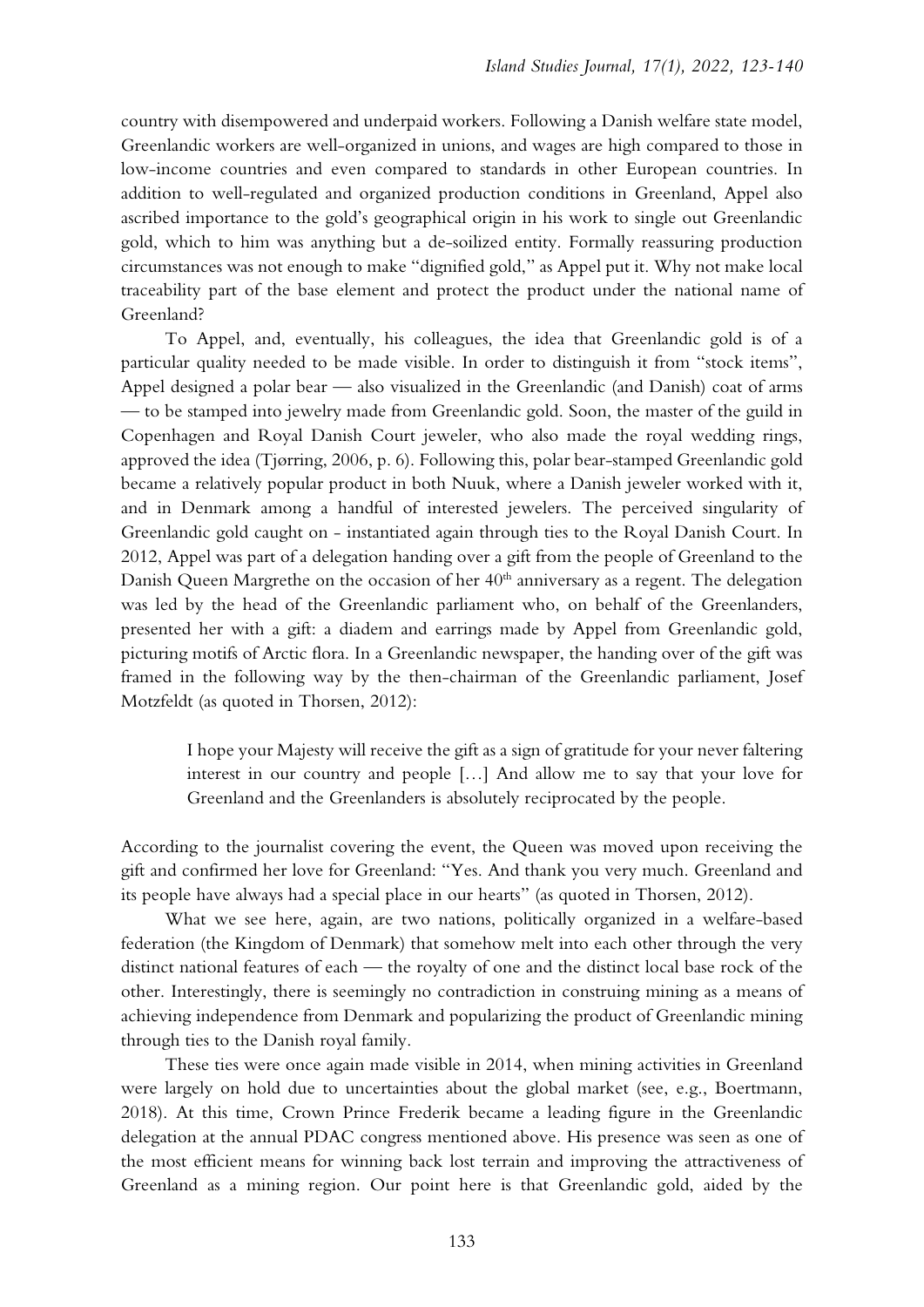connection to the Royal Danish Court that curiously brought gold closer to the people of both countries, emerged as a particular and local material impressed with particular democratic values (such as union rights), welfare benefits (such as proper wages and tax-paid provisions), and ethical standards (such as environmental control). In this way, the polar bear stamp on the Greenlandic gold simultaneously came to produce Greenland as a singular and certified gold mining site, yielding a democratically sound product, all while confirming ties to the Danish elite. What we point to here is that the Nalunaq goldmine was, in a way, "close enough" to the people of both countries for them to pay more for its product than for other gold, due to an intriguing mix of elitist exclusivity and popular notions of social fairness as embedded in, for example, proper working conditions. Again, ideas about distance, proximity, and ownership in the relations between Denmark and Greenland mock each other, as do ideas about what and who can be seen to govern the Kingdom of Denmark. Certainly, thinking about this as an issue of post-colonial independence in any straightforward way seems to miss the mark.

# **Closing time: A Nalunaq Anthropocene**

In late 2013, Nalunaq closed its operation as it was no longer economically sustainable. The decommissioning entailed a cleaning up and restoration process lasting until August 2014 (Bach, 2020). The Danish Agency for Environment and Energy (DCE) together with the Greenland Institute of Natural Resources (GINR) were in charge of monitoring and approving the process, as is stipulated in the current Greenlandic law on mineral extraction (Boertmann, 2018). One of us (Brichet) had the opportunity to follow the small group of people from DCE and GINR on their first fieldtrip after the mine had closed. For a week, samples were taken from water, mussels, and soil, and waste was considered. The overall process of closing was discussed along a number of parameters, all while a cleaning up and nature rehabilitation program was carried out by a local entrepreneur who owned the necessary machinery. Just after the snow had finally melted from the Nalunaq valley, the entrepreneur had stationed around 10 workers to remove traces of the camp and the mining operation. Two main environmental risks of the mining operation were identified; one related to the potential spreading through dust and water of released metals from the processing and transport of rock, and one related to the discharge of residues of cyanide used in the Nalunaq processing facility to liquefy gold particles for their extraction. In response to these potential risks, an environmental monitoring program was set up (Bach, 2020, p. 5). The program did not find any alarming impacts to the environment but only "moderate pollution" and "minor impacts". The process was summarized as follows:

In general, relatively few pieces of waste/scrap were localized in the terrain and it is assessed that it does not pose any risk to the environment, but that the impact is related solely to esthetical matters. Overall, DCE assesses that the current environmental impact from the former mining activities to the environment at Nalunaq is insignificant and that no further actions are needed to reduce the environmental impact. (Bach, 2020, p. 2)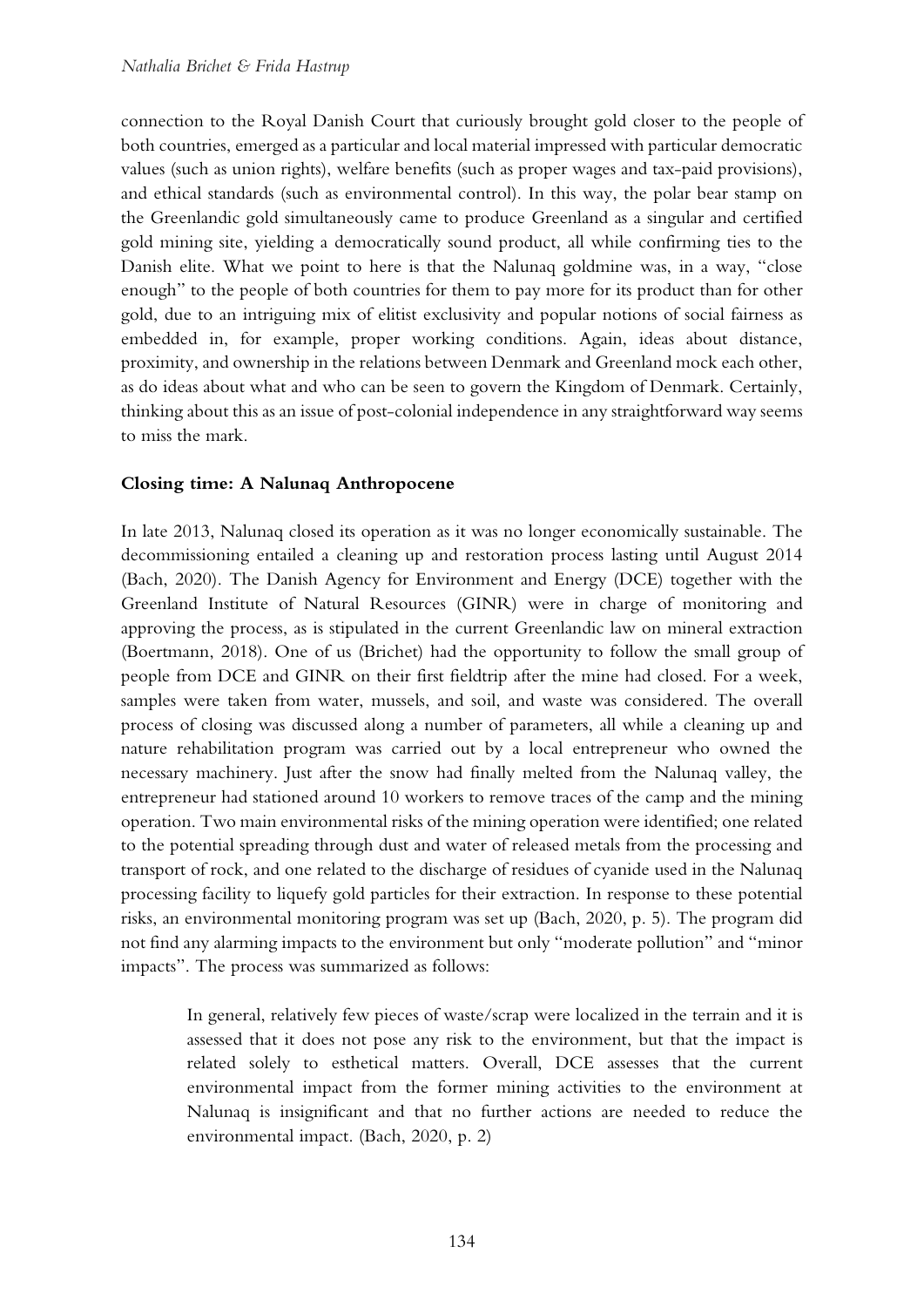For the team responsible for the environmental agency's cleaning up program, the environmental impact from the Nalunaq goldmine could be seen as insignificant — a mild case. This was also pointed out during concrete activities of cleaning up in the valley; Nalunaq was a minor and well-regulated mine compared to other places. But, as the team in agreement with the local workers also stressed, the mining activity was not insignificant in relation to the social and economic impact in the region. So even though two successive mining companies could not make ends meet, there seemed to be general satisfaction with the Nalunaq operation having provided both jobs to the region and tax income to the local municipality — at least for a time, as we shall return to later.

These positive vibes notwithstanding, the clean-up after the mining activities spurred interesting discussions both among the small group of biologists and chemical specialists and among the local workers. During the week at the field site, we talked about what kind of society Greenland should be — locally, nationally, and internationally — and trade-offs for mining. What was foregrounded were discussions about the acceptable price for generating gold, about the means by which a society should live in the future, and about balancing environmental sustainability and the quest for independence — much like the issues discussed in the Greenlandic parliament. Here in the former goldmine, it played out materially through blasted detonating cords, oil-polluted soil, employment policies, (industrial) tourism, cyanide, mussels, lichens, and so on. Considerations, pros and cons, and decisions were discussed in the small team, while the workers relocated the flow of a small river to avoid leaking of heavy metals from the former settlement pond. Soil was moved, stuff was burned, and the camp taken apart. Finally, all of the entrances to the mine were closed off. During the week, it became clear which of the mining traces in the valley needed further action and which parts could stay where they had been abandoned. Every now and then, the word "rehabilitation" was mentioned. Sometimes this implied an ideal of bringing the mined area back to its original state; sometimes complete rehabilitation was considered impossible, since so much rock had been blasted, crushed, removed and spread out over the area. In practice, rehabilitation consisted in the task of reducing and controlling further damage. At times, this meant leaving visible traces of the industrial activities as a kind of lesser evil.

For example, when looking into the soil where the former generator had been located, the specialists found that oil had been spilled and that the soil and gravel were thus polluted. Something had to be done to prevent oil from slowly seeping into the river system, potentially spreading uncontrollably. After some discussion about whether to ship the oil-polluted soil to a clean-up facility 3000 kilometres away in Southern Denmark or to put the heavy load into one of the mine's abandoned galleries for eternity, the latter solution was agreed upon. After all, a lot of fuel would be needed to ship the heavy load to distant Denmark, and the option was not considered worthwhile. Inside the mountain, the relocated soil could be placed on a heavy-duty tarp that, according to the scientists, would last many thousand years and prevent spilling over. On location, this was considered a more secure way of dealing with the traces of the Nalunaq mine.

Once the last remaining constructions of the camp had been dismantled, the ground laid bare. At first glance, it looked nice and tidy — even beautiful with the purple lupines blossoming on the outskirts of the camp ground; indeed, the place seemed to have been returned to its state before the mine. But, then again: the lupines had been brought to the site by a woman who had worked in the mine's lab and who had made her own small garden by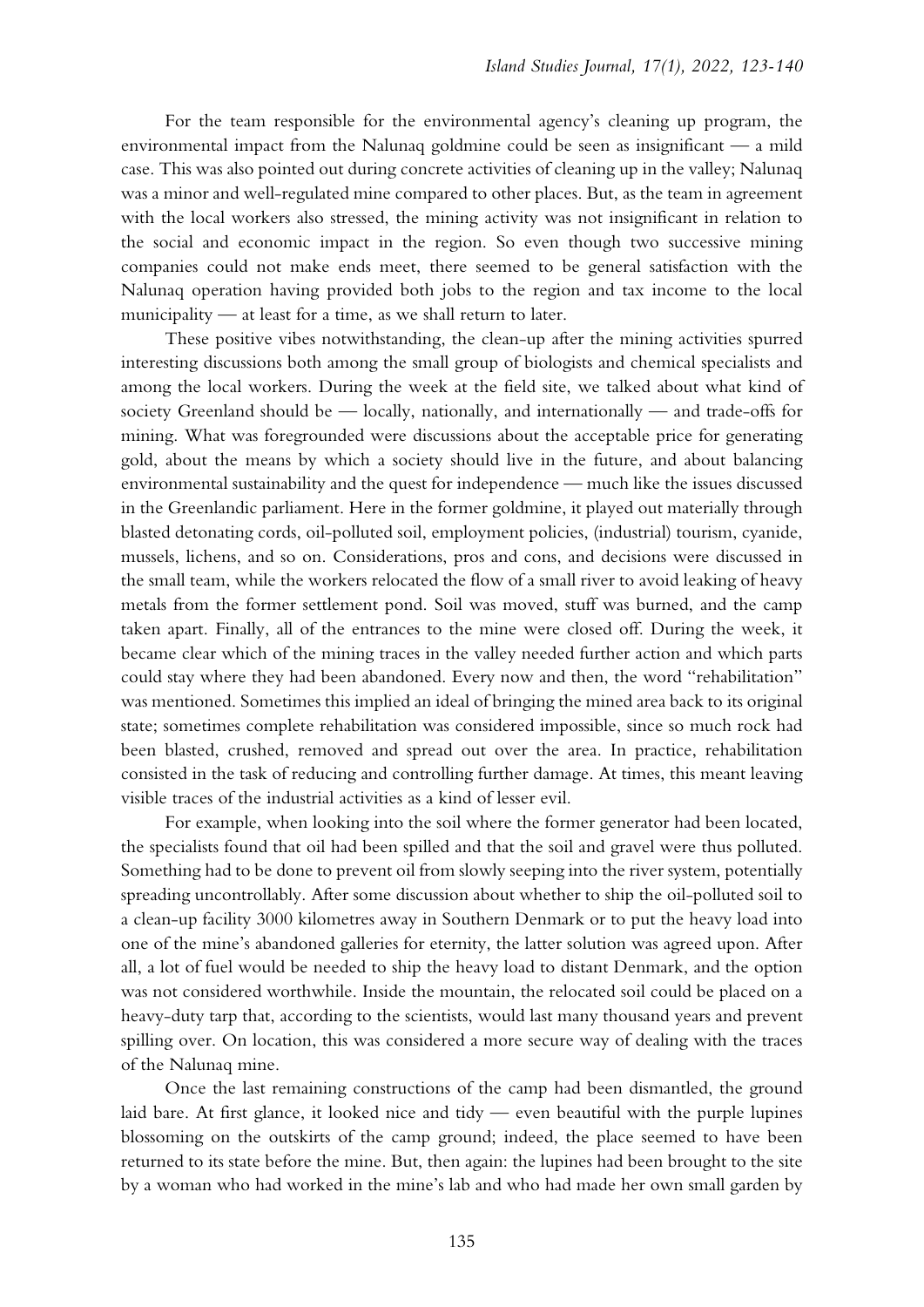planting lupine seeds. Lupines are invasive in Greenland and, as such, were not part of the flora in the valley before she brought them. According to the biologist from the monitoring team, they would spread and, via their nitrogen binding qualities, they might alter conditions for future flora in the valley, just like they had done in a village some 100 kilometres away where they had also been introduced by humans. "Ethically," they should be removed, another scientist said; but, "aesthetically," they should stay since they made for a pretty purple sprinkle in the rocky landscape. On this location, an invasive newcomer brought from elsewhere by a mining employee was considered compatible enough with the local landscape. At least, removing the lupines was considered too much of an effort, since the flowers had already invaded the country. Not that the DCE does not care for the local flora. Indeed, the cover of their concluding report (Bach, 2020) shows a beautiful photo of a Broad-leaved willow herb — the national flower of Greenland — on a background of untouched mountains in the valley of Nalunaq, thereby closing the life of the mine by indirectly asserting that its operation was minute and insignificant compared to the still-pristine Greenlandic nature around it. The mine, it seemed, was too small and distant to matter as an environmental case, but big and proximate enough to benefit society in the region around it.

From up close, though, the stony ground was anything but tidy. Small industrial items became visible. Nails and screws, small broken metallic parts, batteries, caps from drinking bottles, and, not least, the ubiquitous detonator cords: small cords of yellow plastic between 3-40 cm long protruding here and there from the blasted rocks. When blasting tunnels in the mountain to get to the gold-bearing quartz vein, huge amounts of rocks had had to be removed. This waste rock was used to construct the road and camp ground and, as it still contained the blasted pieces of detonator cord, these were scattered all around. We learned that the cords were made of simple polyethylene and, as such, not environmentally damaging. The problem was that they would break down into smaller fragments and microplastics, at which point they risked being ingested or absorbed by animals like birds, foxes, and fish. Long-distance migratory birds in need of food were especially vulnerable, as they could easily mistake the yellow plastic for edibles. In 2013, horrible and worrying images of carcasses of albatross with stomachs full of plastic had begun to emerge on the social media. With these images in mind, the team collected bouquets of yellow cords, even though the task seemed endless. One of the scientists made matters even worse by explaining how the next summer's floods from melting snow would cause even more cords to emerge from the ground, spurring further clean-ups.

The point of presenting the examples of the lupines and the microplastics and birds is to stress the basic insight that the environmental monitors both are and are not in control of ensuring a proper cleaning up after Nalunaq. On the one hand, they make a series of choices (e.g., lupines can stay, polluted soil can be stored in the vacated mine) while, on the other hand, time and non-human actors play their part, potentially spreading microplastics across a vast area. The issue here, then, is that Nalunaq is both a minute and remote mining operation with no local environmental impact to speak of, and a case that illustrates the problems potentially inherent in any practices of de-soilization. Put differently, birds, time, and melting water, too, can move things around, complicating the work of deleting the traces of Nalunaq. Careful environmental monitoring, characteristic of Greenlandic mining and accomplished through a scientific partnership between a Danish and a Greenlandic institution, also implies a host of choices about which baseline to work from when cleaning up. Questions emerge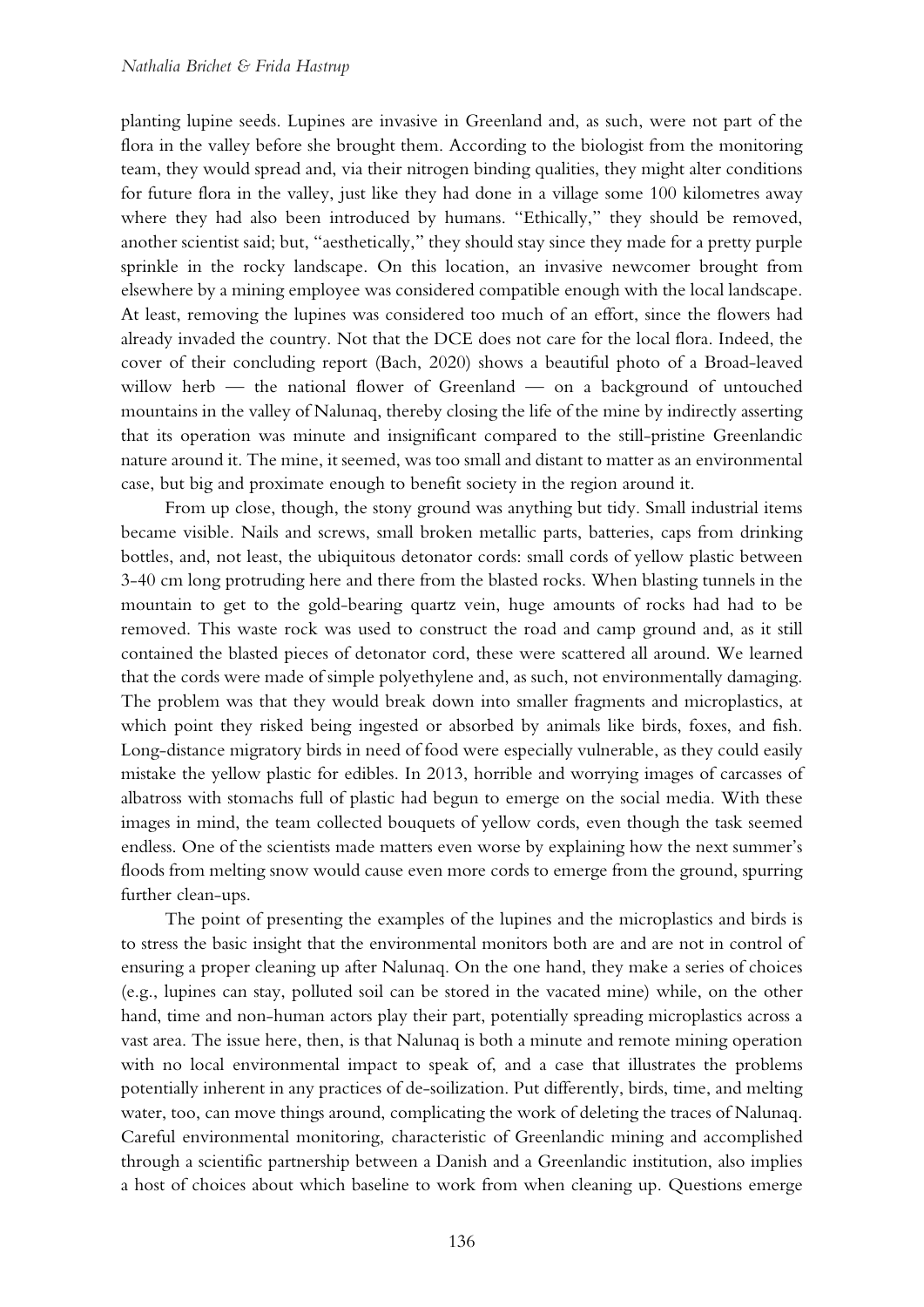about what belongs in this landscape and what needs to be removed and contained. What we suggest here is that any Anthropocene activity, on whatever scale, faces such issues — and, as such, the fact that Greenland is an island is both significant and insignificant. Indeed, if the Anthropocene is captured in the notion of de-soilization, any extractive activity entails the (impossible) fantasy of parceling out islands to be commercialized.

Timescales, too, become paradoxical. An ancient geological gold deposit is mined within a decade, after which environmental monitors decide to leave polluted soil inside the defunct mine for eternity. All the while, plans are being formed to reopen Nalunaq in order to explore surrounding areas for similar gold deposits. The lead actor here — curiously referring to itself as a "first mover in high-grade gold belt" (AEX Gold, 2021) — expresses confidence that the reopening of Nalunaq will be successful not least because the company has bought "geological data dating back to the 1980s" (AEX Gold, 2021). Thus, a generation of data that has so far gone into making the Nalunaq goldmine economically (un)sustainable is now invoked as an argument for the solidity of the future project in Nalunaq. Further, another argument in this work to reopen the extraction of gold, in addition to its high-grade nature, is the view that the area is ice-free all year round, well-connected, and well-accessible, as it is located in between three Greenlandic towns, wired to communication systems and vital infrastructure (AEX Gold, 2021). In arguing for a reopening, the connectivity and, indeed, centrality of Nalunaq is highlighted, contrasting with both DCE's image of a vast untouched nature still in place and with the numerous and massive logistical headaches that we were alerted to during our stay at the mine. According to numerical measures, such as those of the Fraser Institute mentioned above, Nalunaq may seem too good to be true. As Eldur Olafsson, the CEO of the hopeful company who sees a mining future in Nalunaq, has it, "As soon as we have done it once in Nalunaq, we can do it again and again and again" (Ford, 2020). Indeed, it seems that nothing can go wrong with the mine that previously did two mining companies in. After all, the area has one of the highest grades of gold to rock in the world, according to the CEO, making de-soilization seem easy.

The day before we left Nalunaq in its closing weeks in 2013, we talked to the British then-CEO. Puzzled that this high-grade gold mining area could not sustain itself, we naïvely asked who had actually profited from Nalunaq. In reply, the CEO asked if we had noticed the biggest mansion on the hill in the nearby town. This belonged to a local entrepreneur who had rented out machines for the Nalunaq operation and who was later responsible for the cleaning up. Apparently, the British CEO told us, there was little limit to how he could price his services, since he owned the only such necessary machinery in all of the area. The remoteness of Greenland as a mining island reappeared as highly relevant, even though the Icelandic CEO of the next owner stresses the location's connectedness and accessibility. What is interesting here is that this entrepreneur embodies, as it were, the tension that we have addressed all along: Greenland as a mining island is both home to a de-soilized mineral economy ready to compete on a global market, and a scene for the literally very grounded nature of such extraction — where the soil remains unbearably local, one might say. Similarly, the Greenlandic gold oscillated between being a generic stable substance appearing as, for example, high-grade and a particular local Greenlandic product to be further qualified by personified relations with the popular Danish royal family. Scientific facts, too, become both the basis of an unprejudiced discussion about Greenlandic mining and its relations to national independency of Denmark, as we learned above from the report from the University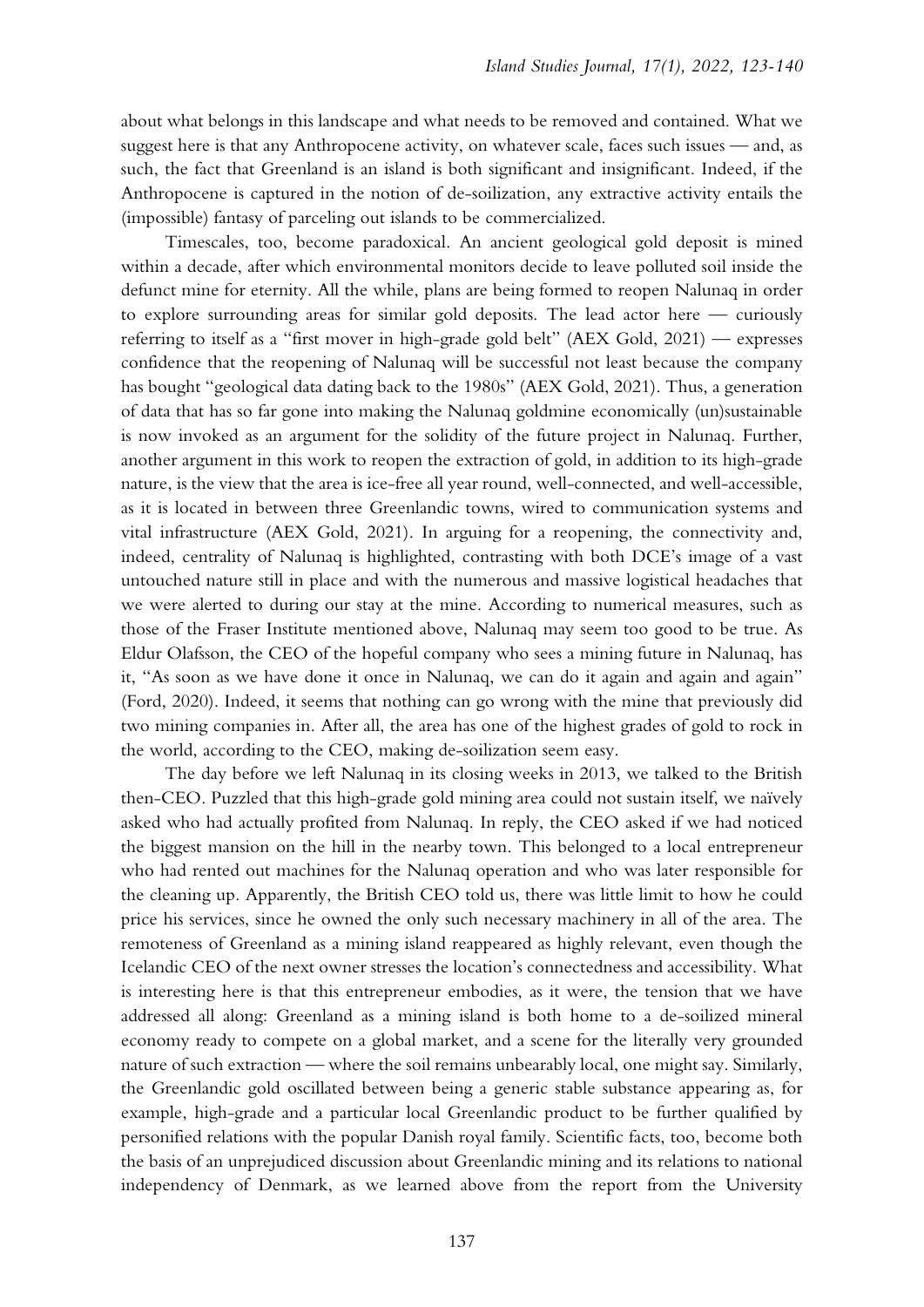Committee, and the sound basis that allows the CEO of the future Nalunaq to trust in the mine's viability. While Nalunaq in the eyes of this optimistic Icelandic CEO is wellconnected and accessible, the very local entrepreneur was indispensable and did not have to offer competitive prices for his services, once again intensely complicating the issue of Greenland's 'islandness' in an Anthropocene era.

The image of the fractal, then, is apparent all the way through. As we have shown, Greenlandic mining emerges as a precarious yet viable business, inscribed into the Self-Government Act as a means of independence. It emerges as a remote operation demanding a huge infrastructural and globalized effort, although it is still too small to really matter in terms of environmental impact. In this pristine and vast area, we learn, mining for gold can be done over and over again. And, in the meantime, employees from the now-bankrupt tenders for this golden ore must look for new and possibly equally precarious — or de-soilized employment while the entrepreneur looks out of the mansion on the hill for the next local business opportunity.

## **Acknowledgments**

We would like to warmly thank the many people who contributed to our fieldwork. In particular, we are grateful to everyone working in and around the Nalunaq mine who allowed us into their offices, tunnels, meetings, houses, and discussions during and after the mine's operation. We are also grateful to Jonathan Pugh and the two reviewers for providing valuable comments. Thanks are also due to Aarhus University Research on the Anthropocene (AURA) and to the Danish Council for Independent Research's Sapere Aude program, which funded the research through the project *Natural Goods? Processing Raw Materials in Global Times*.

#### **References**

- Adler-Nissen, R., & Gad, U. P. (2017). In the post-colonial waiting room: How overseas countries and territories play games with the norm of sovereignty. In C. Epstein (Ed.), *Against international relations norms* (pp. 175-192). Routledge. <https://doi.org/10.4324/9781315665955-11>
- AEX Gold. (2021). *Projects: Nalunaq.* <https://www.aexgold.com/projects/nalunaq/>
- Bach, L. (2020). *Environmental monitoring at the Nalunaq gold mine, South Greenland, 2004-2019* (DCE Scientific Report no. 386)*.* Danish Centre for Environment and Energy, Aarhus University. <https://dce2.au.dk/pub/SR386.pdf>
- Baldacchino, G. (2020). How far can one go? How distance matters in island development. *Island Studies Journal, 15*(1), 25-42.<https://doi.org/10.24043/isj.70>
- Bell, R.-M., Kolb, J., Waight, T. E., Bagas, L., & Thomson, T. (2017). A Palaeoproterozoic multi-stage hydrothermal alteration system at Nalunaq gold deposit, South Greenland. *Mineralium Deposita*, *52*, 383-404.<https://doi.org/10.1007/s00126-016-0667-7>
- Bjørst, L. R., (2017). Arctic resource dilemmas: Tolerance talk and the mining of Greenland's uranium. In R. C. Thomsen & L. R. Bjørst (Eds.), *Heritage and change in the Arctic: Resources for the present, and the future* (pp. 159-175). Aalborg Universitetsforlag. <https://doi.org/10.1017/s0032247418000505>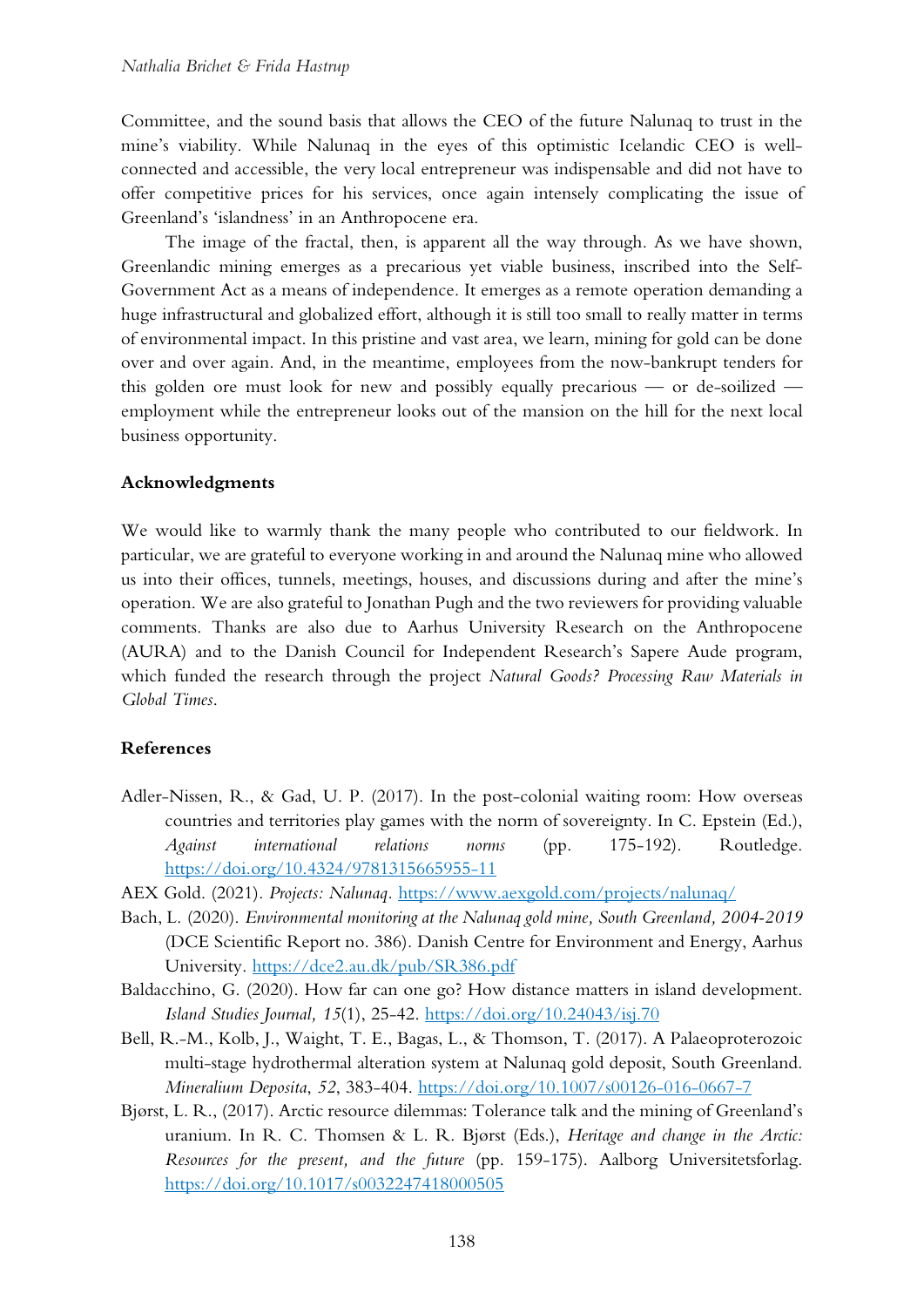Boertmann, D. (2018). *Miljø og råstoffer i Grønland*. Aarhus Universitetsforlag.

- Crosby, A. (1972). *The Columbian exchange. Biological and cultural consequences of 1492.* Greenwood Press.
- Crutzen, P. J., & Stoermer, E. F. (2000). The "Anthropocene". *Global Change Newsletter*, *41*, 17-18. [http://www.igbp.net/download/18.316f18321323470177580001401/137638308845](http://www.igbp.net/download/18.316f18321323470177580001401/1376383088452/NL41.pdf)

[2/NL41.pdf](http://www.igbp.net/download/18.316f18321323470177580001401/1376383088452/NL41.pdf)

- Ford, A. (2020, August 13). *AEX Gold could have upwards of two million ounces of gold under its belt in Greenland, as it pushes towards first production next year*. Proactive. [https://www.proactiveinvestors.co.uk/companies/news/926610/aex-gold-could](https://www.proactiveinvestors.co.uk/companies/news/926610/aex-gold-could-have-upwards-of-two-million-ounces-of-gold-under-its-belt-in-greenland-as-it-pushes-towards-first-production-next-year-926610.html)[have-upwards-of-two-million-ounces-of-gold-under-its-belt-in-greenland-as-it](https://www.proactiveinvestors.co.uk/companies/news/926610/aex-gold-could-have-upwards-of-two-million-ounces-of-gold-under-its-belt-in-greenland-as-it-pushes-towards-first-production-next-year-926610.html)[pushes-towards-first-production-next-year-926610.html](https://www.proactiveinvestors.co.uk/companies/news/926610/aex-gold-could-have-upwards-of-two-million-ounces-of-gold-under-its-belt-in-greenland-as-it-pushes-towards-first-production-next-year-926610.html)
- Fraser Institute. (2021). Mining research archive. <https://www.fraserinstitute.org/archive/categories/171/mining>
- Grydehøj, A. (2020). Unravelling economic dependence and independence in relation to island sovereignty: The case of Kalaallit Nunaat (Greenland). *Island Studies Journal*, *15*(1), 89-112.<https://doi.org/10.24043/isj.101>
- Hammond, A. (2014). *Nytårstale 2014.* Naalakkersuisut, Government of Greenland. [https://naalakkersuisut.gl/~/media/Nanoq/Files/Attached%20Files/Taler/DK/Nytaa](https://naalakkersuisut.gl/%7E/media/Nanoq/Files/Attached%20Files/Taler/DK/Nytaarstale%202014.pdf) [rstale%202014.pdf](https://naalakkersuisut.gl/%7E/media/Nanoq/Files/Attached%20Files/Taler/DK/Nytaarstale%202014.pdf)
- Haraway, D. (2015). Anthropocene, Capitalocene, Plantationocene, Chthulucene: Making kin. *Environmental Humanities*, *6*, 159-165. <https://doi.org/10.1215/22011919-3615934>
- Hastrup, F., & Lien, M. E. (2020). Welfare frontiers? Resource practices in the Nordic Arctic Anthropocene. *Anthropological Journal of European Cultures*, *29*(1), v-xxi. <https://doi.org/10.3167/ajec.2020.290101>
- Latour, B., Stengers, I., Tsing, A., & Bubandt, N. O. (2018). Anthropologists are talking about capitalism, ecology, apocalypse. *Ethnos*, *83*(3), 587-606. <https://doi.org/10.1080/00141844.2018.1457703>
- Lewis, S., & Maslin, M. (2015). Defining the Anthropocene. *Nature*, 519, 171-180. <https://doi.org/10.1038/nature14258>
- Nuttall, M. (2017). *Climate, society and subsurface politics in Greenland: Under the great ice*. Routledge.
- Pugh, J. (2018). Relationality and island studies in the Anthropocene. *Island Studies Journal*, *13*(2), 93-110. <https://doi.org/10.24043/isj.48>
- Rosing, M., Mosbech, A., Hansen, A. M., Mortensen, B. O. G., Ulfbeck, V. G., Alfredsson, G., Sejersen, F., Helgesen, G., Hansen, K. G., Rasmussen, M. V., Borch, O. J., Rasmussen, R. O., & Nielsen, S. B. (2014). *To the benefit of Greenland: The Committee for Greenlandic Mineral Resources to the Benefit of Society*. University of Copenhagen.
- Sejersen, F. (2018). Scaling sustainability in the Arctic. In U. P. Gad & J. Strandsbjerg (Eds.), *The politics of sustainability in the Arctic: Reconfiguring identity, space and time* (pp. 94-107). Routledge. <https://doi.org/10.4324/9781351031981-6>
- Strathern, M. (2004). *Partial connections* (Updated edition). AltaMira Press.
- Strathern, M. (1987). An awkward relationship: The case of feminism and anthropology. *Signs: Journal of Women in Culture and Society*, *12*(2), 276-292. <https://doi.org/10.1086/494321>